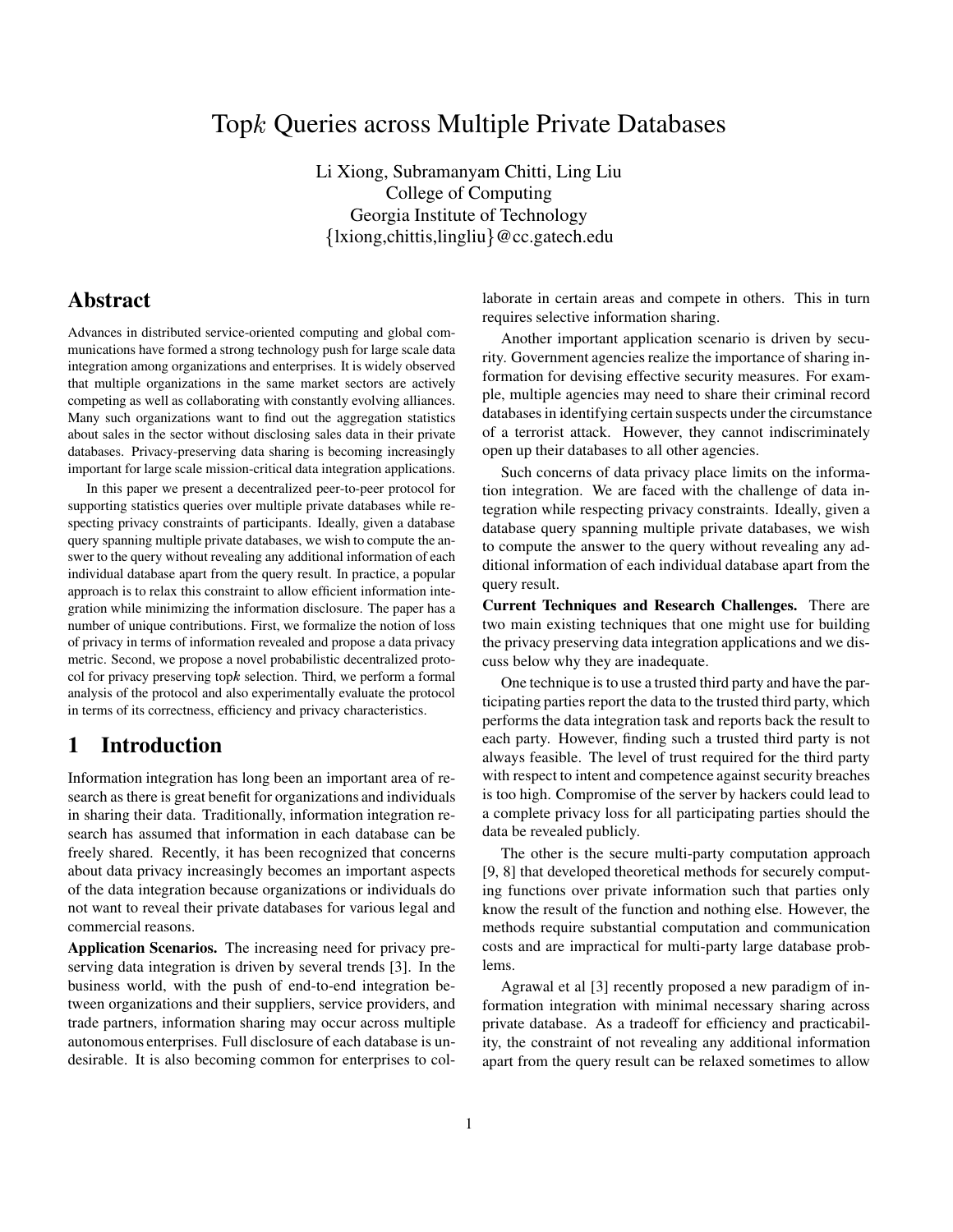minimal additional information to be revealed. As an example, they developed protocols for computing intersection and equijoin between two parties that is still based on cryptographic primitives but more efficient with minimal information disclosure.

Given this paradigm, research opportunities arise for developing efficient specialized protocols for different operations. One important operation is statistics queries over multiple private databases, such as top $k$  data values of a sensitive attribute. In particular, when  $k = 1$ , it becomes the max(min) query. For example, a group of competing retail companies in the same market sector may wish to find out statistics about their sales, such as the top sales revenue among them, but to keep the sales data private at the same time. The design goal for such protocols is two fold. First, it should be efficient in terms of both computation and communication costs. In order to minimize the computation cost, expensive cryptographic operations should be limited or avoided. Second, it should minimize the information disclosure apart from the query results for each participant.

**Contributions and Organizations.** Bearing these design goals in mind, we propose a protocol for selecting top $k$  data values of a sensitive attribute across multiple  $(n > 2)$  private databases. The paper has a number of unique contributions. First, we formalize the data privacy goal and the notion of loss of privacy in terms of information revealed by proposing a data privacy metric (Section 2). Second, we propose a novel probabilistic decentralized protocol for privacy preserving top $k$  selection (Section 3). Third, We perform a formal analysis of the protocol in terms of its correctness, efficiency and privacy characteristics (Section 4) and evaluate the protocol experimentally (Section 5). We provide a brief overview of the related work (Section 6) and conclude the paper with a summary, and a brief discussion of future work (Section 7).

# **2 Privacy Model**

In this section we define the problem of top $k$  queries across private databases. We present the privacy goal that we focus in the paper, followed by privacy metrics for characterizing and evaluating how the privacy goal is achieved.

**Problem Statement.** The input of the problem is a set of private databases,  $D_1, D_2, \cdots, D_n (n > 2)$ . A topk query is to find out the top $k$  values of a common attribute of all the individual databases. We assume all data values of the attribute belong to a publicly known data domain. Now the problem is to select the top $k$  values with minimal disclosure of the data values each database has besides the final result.

### **2.1 Adversary Model**

We adopt the *semi-honest* model [8] that is commonly used in multi-party secure computation research for privacy adversaries. A semi-honest party follows the rules of the protocol, but it can later use what it sees during execution of the protocol

to compromise other parties' data privacy. Such kind of behavior is referred to as honest-but-curious behavior [8] and also referred to as passive logging [18] in research on anonymous communication protocols.

The *semi-honest* model is realistic for our context based on the following observation. Today multiple organizations in the same market sectors are actively competing as well as collaborating with constantly evolving alliances. These parties often wish to find out aggregation statistics of their sales, such as the total sales or the top $k$  sales among them in a given category or time period, while keeping their own sales data private. As a result, each participating party will want to follow the agreed protocol to get the correct result for their mutual benefits and at the same time reduce the probability and the amount of information leak (disclosure) about their private data during the protocol execution due to competition or other purposes.

Other adversary models include *malicious* model where an adversary can misbehave in arbitrary ways. In particular, it can change its input before entering the protocol or even terminates it arbitrarily. Possible attacks under this model include spoofing attack and hiding attack where an adversary sends a spoofed dataset or deliberately hides all or part of its dataset and leads to a polluted query result. We plan to study the malicious model in our future work.

### **2.2 Privacy Goal**

We focus on the data privacy goal for top $k$  queries in this paper. Ideally, besides the final top $k$  results that are public to all the databases, nodes should not gain any more information about each others data. As we have discussed earlier, with a centralized third party approach, all participating organizations will have to trust this third party and disclose their private data to the third party, which is not only costly in terms of legal and administration procedure but also undesirable by many. We propose a decentralized approach without any third trusted party. Our goal is to minimize data exposure among the multi-parties apart from the final result of the top $k$  query.

We describe the different types of data exposure we consider and discuss our ultimate privacy goal in terms of such exposures. Given a node i and a data value  $v_i$  it holds, we identify the following data exposures in terms of the level of knowledge an adversary can deduce about  $v_i$ : (1) *Data value exposure*: an adversary can prove the exact value of  $v_i$  ( $v_i = a$ ), (2) *Data range exposure*: an adversary can prove the range of  $v_i$  ( $a \le v_i \le b$ ) even though it may not prove its exact value, and (3) *Data probability distribution exposure*: an adversary can prove the probability distribution of  $v_i$  ( $pdf(v_i) = f$ ) even though it may prove neither its range nor exact value.

Both data value and data range exposures can be expressed by data probability distribution exposure, in other words, they are special cases of probability distribution exposure. Data value exposure is again a special case of data range exposure. Intuitively, data value exposure is the most detrimental privacy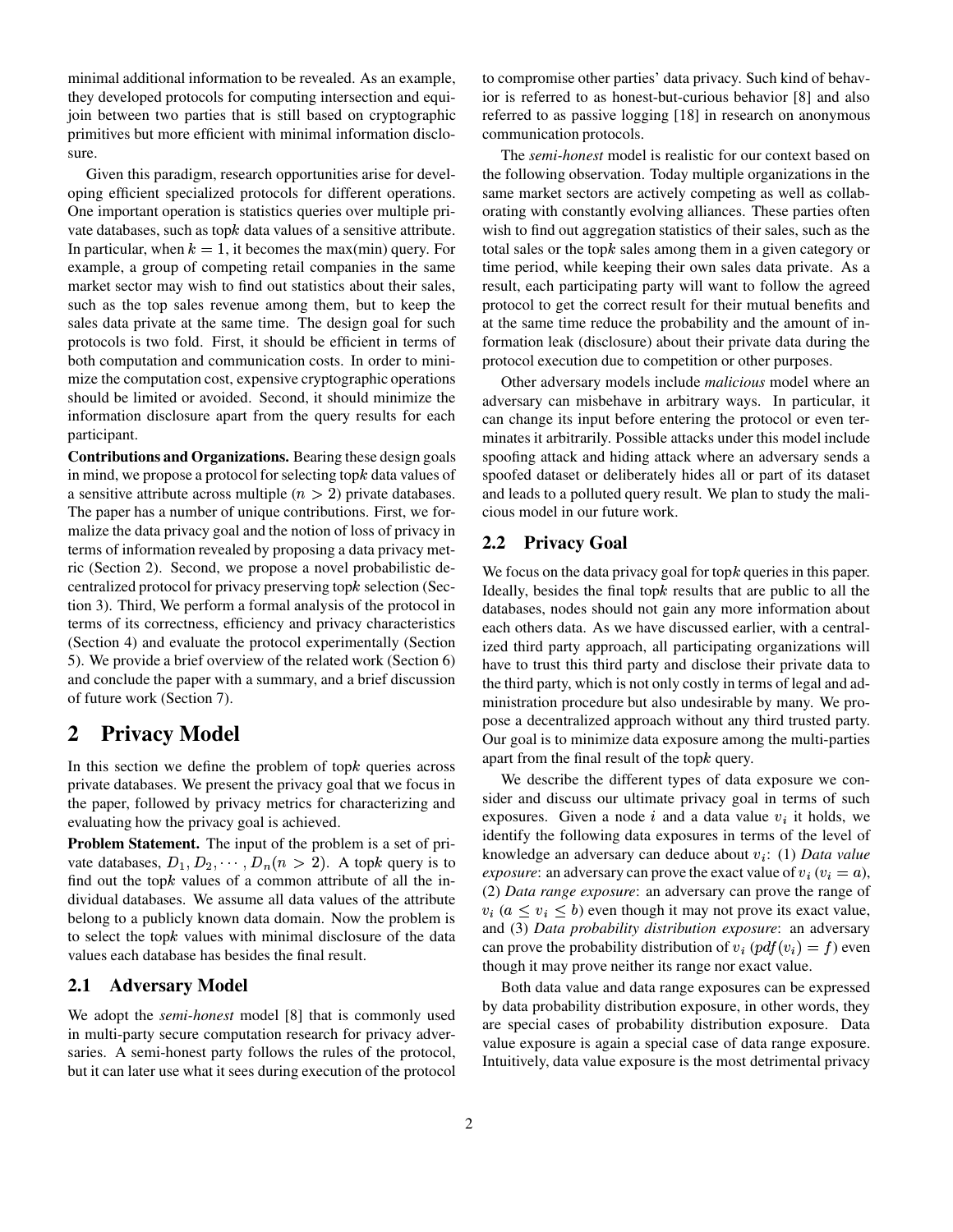breach. Due to the space restriction, we will focus our privacy analysis on the data value exposures in the rest of this paper.

Similar to the exposures at individual node, we can consider data exposures from the perspective of a group of nodes by treating this subset of nodes as an entity. Note that even if a groups privacy is breached, an individual node may still maintain its privacy to some extent. For example, an adversary may be able to prove that a group of nodes has a certain value but it is not certain which exact node has the value. In other words, the  $m$ -anonymity [15] is preserved given the size  $m$  of the group.

The privacy goal we aim at achieving is to minimize the degree of data value exposures for each individual node. This includes the principle that we are treating all the nodes in the system equally and no extra considerations will be given to the nodes who contribute to the final top $k$  values (e.g., the node who owns the global maximum value). In addition to protecting the data exposure of each node, a related goal could be protecting the anonymity of the nodes who contribute to the final results, though it is not the focus of this paper due to the space limitation.

### **2.3 Privacy Metrics**

Given the data privacy goal, we need to characterize the degree with which the privacy is attained. The key question is how to measure the amount of disclosure during the computation and what privacy metrics are effective for such measurement. Concretely, we need to quantify the degree of data exposure for a single data item  $v_i$  that node i holds. Let us first consider an existing metric and discuss why it is inadequate. We then propose a general and improved metric for data privacy.

The metric that one might use is the probabilistic privacy spectrum [14] proposed for web transactions anonymity and was also adopted for document ownership privacy later [5]. Now we need to evaluate whether we can adapt it for our data privacy purpose. Assuming an adversary is able to make a claim C about the data value  $v_i$  (e.g.,  $v_i = a$ ), based on the intermediate result it sees during the execution. The privacy spectrum can be defined based on the probability that the claim is true. On one extreme is *provably exposed* where an adversary can prove that  $v_i = a$  (with probability of 1). On the other extreme is *absolute privacy* where an adversary cannot determine the exact value of  $v_i$  (with probability of 0). In between, there are *possible innocence* where the claim is more likely to be true, and *probable innocence* where the claim is less likely to be true. A particularly interesting notion is *beyond suspicion* where a node is no more likely to have a value that satisfies the claim than any other nodes in the system. This is also known as  $m$ -anonymity as we have mentioned earlier.

A closer look at the spectrum shows that it does not capture the important differences among different claims for our data privacy concerns. Consider an adversary that makes a claim  $v_i = a$  after executing a max query  $(k = 1)$  and the probability of the claim being true is  $1/n$ , i.e. there are some node(s) in the system that have the value but none is more likely than others to have it. By the privacy spectrum, the degree of data value exposure for the node is *beyond suspicion*. However, if  $a =$  $v_{max}$ , where  $v_{max}$  denotes the final maximum value, it should not be considered as a privacy breach at all. This is because  $v_{max}$  is public information to all the nodes after the protocol and every node has a probability  $1/n$  holding  $v_{max}$ . On the other hand, if  $a \neq v_{max}$ , then it is indeed a privacy breach because other nodes would not haven known anything about the value  $a$  by just knowing  $v_{max}$ .

In fact, such differences among different claims are more obvious and important for data range privacy. Intuitively, a data range exposure with a very precise (small) range is much more severe than those with a large range. For example, consider the case where an adversary is able to prove  $v_i \le a$ . By the privacy spectrum, node *i* has *provable exposure* regarding its data range. However, the severity of the privacy breach actually varies (decreases as a increases). At the extreme, if  $a = v_{max}$ , it should not be considered as a privacy breach at all because  $v_i \leq v_{max}$  is known to all the nodes after the final result of  $v_{max}$  is returned.

We propose a general metric - loss of privacy - to characterize how severe a data exposure is by measuring the relative loss in the degree of exposure. Let  $R$  denote the final result set after the execution and  $IR$  denote the intermediate result set during the execution. Let  $P(C|R,IR)$  denote the probability of C being true given the final result and the intermediate results, and similarly,  $P(C|R)$  the probability given only the final result. We define Loss of Privacy  $(LoP)$  in Equation 1. Intuitively, this gives us a measure of the additional information an adversary may obtain given the knowledge of the intermediate result besides the final query result.

$$
LoP = P(C|R, IR) - P(C|R)
$$
\n<sup>(1)</sup>

We illustrate the metric for data value privacy in the context of topk queries, where C is in the form of  $v_i = a$  and R is the final topk values denoted as  $TopK$ . If  $a \in TopK$ , every node has the same probability to hold a so we have  $P(v_i = a | TopK) =$  $1/n$ . Otherwise ( $a \notin TopK$ ), it is close to impossible for an adversary to guess the exact value of a node given only the final result. This is especially true when the data domain is large enough, because a node can take any of the values in the data domain. So we approximate  $P(v_i = a | Top K)$  with 0. Thus the LoP is slightly smaller when  $a \in TopK$ . In the cases where all an adversary knows is that some node in the system has a value equal to  $a(a \in TopK)$ , we have  $P(v_i =$  $a | TopK, IR\rangle = 1/n$  and  $LoP = 0$ .

Given the definition of  $LoP$  for a single data item at a single node, we define  $LoP$  for a node as the average  $LoP$  for all the data items used by a node in participating the protocol. Intuitively, when nodes participate the protocol with their local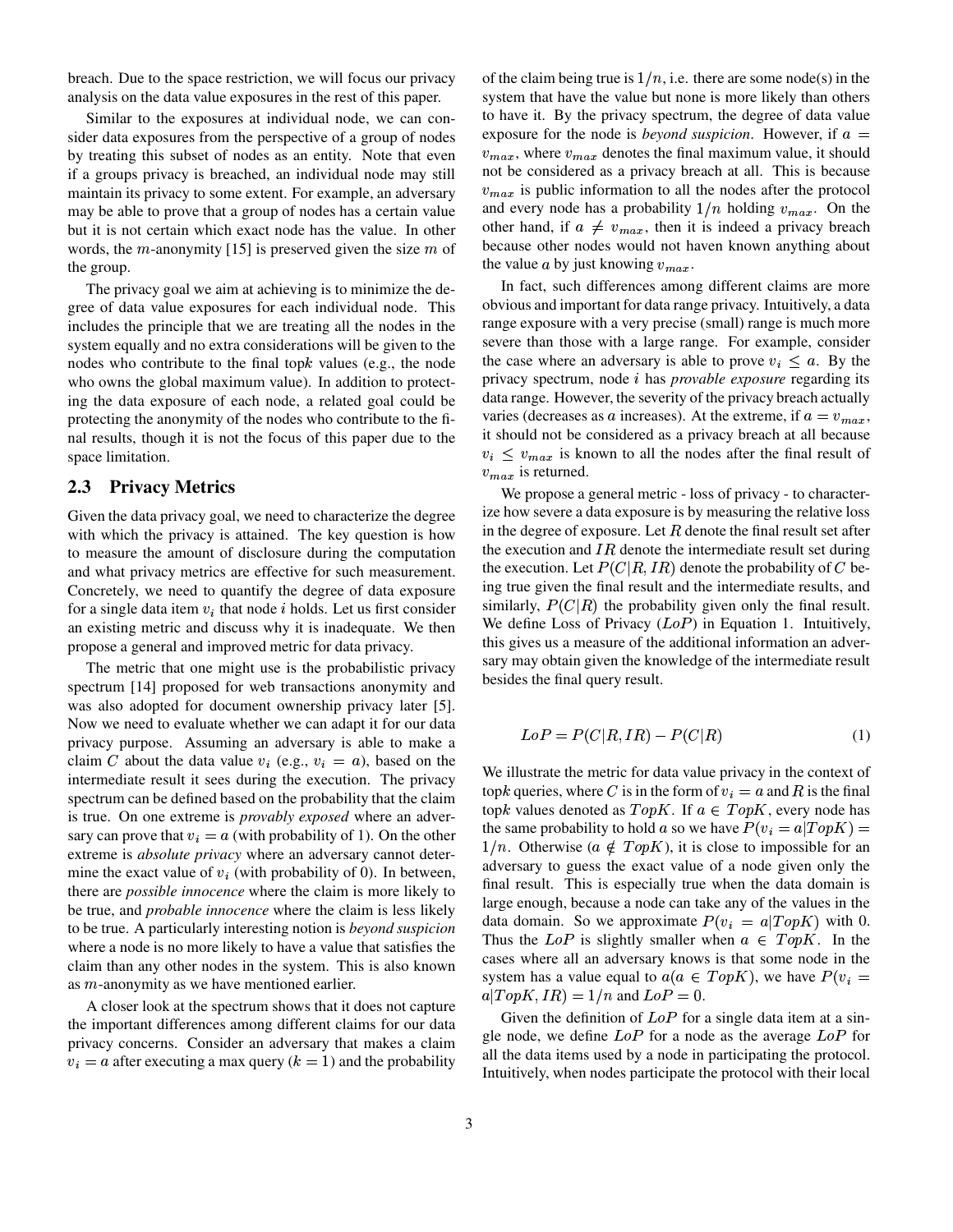top $k$  values, the more values that get disclosed, the larger the  $LoP$  for the node. We measure the privacy characteristics for the system using the average  $LoP$  of all the nodes.

# **3 The Decentralized Protocol**

In this section we describe a decentralized computation protocol for multiple organizations to compute top $k$  queries over  $n$  private databases (nodes) with minimum information disclosure from each organization.

Bearing the privacy goal in mind, we identify two important principles for our protocol design. First, the output of the computation at each node should prevent an adversary from being able to determine the nodes data value or data range with any certainty. Second, the protocol should be able to produce the correct final output of a top $k$  query (effectiveness) in a small and bounded number of rounds of communication among the  $n$  nodes (efficiency). Using these principles as the design guidelines, we propose a probabilistic protocol with a randomized local algorithm for top $k$  queries across  $n$  private databases  $(n > 3)$ . To facilitate the discussion of our protocol, we first present a naive protocol as the intuitive motivation and then describe the rational and the algorithmic details of our decentralized probabilistic protocol.

### **3.1 A Naive Protocol**

Consider a group of  $n$  databases who wish to select the max value  $(k = 1)$  of a common attribute. A straightforward way to compute the result without a central server is to have the nodes arranged in a ring in which a global value is passed from node to node along the ring. The first node sends its value to its successor. The next node computes the current max value between the value it gets from its predecessor and its own value and then passes the current max value to its successor. At the end of the round, the output will be the global max value.

Clearly, the scheme does not provide good data privacy. First, the starting node has *provable exposure* to its successor regarding its value. Second, the nodes that are close to the starting node in the ring have a fairly high probability disclosing their values. A randomized starting scheme can be used to protect the starting node and avoid the worst case but it would not help with the average data value disclosure of all the nodes on the ring. In addition, every node  $i$  ( $1 \le i \le n$ ) suffers *provable exposure* to its successor regarding its data range, i.e. the successor knows for sure that node  $i$  has a value smaller than the value it passes on. This leads us to consider alternative protocols for better privacy preservation.

In the rest of this section, we present our probabilistic protocol. We first give a brief overview of the key components of the protocol and then use the max (min) queries (the top $k$  queries with  $k = 1$ ) to illustrate how the two design principles are implemented in the computation logic used at each node (private database) to achieve the necessary minimum disclosure of private information (our privacy goal).

### **3.2 Protocol Structure**

The protocol is designed to run over a decentralized network with a ring topology, and consists of the node communication scheme, the local computation module and initialization module at each node.

*Ring Topology.* Nodes are mapped into a ring randomly. Each node has a predecessor and successor. It is important to have the random mapping to reduce the cases where two colluding adversaries are the predecessor and successor of an innocent node. We will discuss more on this in Section 4.

*Communication protocol.* The communication among the nodes is from a node to its successor. Encryption techniques can be used so that data are protected on the communication channel. In case there is a node failure on the ring, the ring can be reconstructed from scratch or simply by connecting the predecessor and successor of the failed node.

*Local computation module.* The local algorithm is a standalone component that each node executes independently. Nodes follow the *semi-honest* model and executes the algorithm correctly.

*Initialization module.* The initialization module is designed to select the starting node among the  $n$  participating nodes and then initialize a set of parameters used in the local computation algorithms.

In this paper we do not handle the data schema heterogeneity issues. We assume that the database schemas and attribute names are known and are well matched across  $n$  nodes. Readers who are interested in this issue may refer to [7] for some approaches to the problem of schema heterogeneity.

### **3.3 Privacy Preserving Max Selection**

Before going into details of the protocol, we first present the local computation component of the protocol for max(min) queries (the special case of topk with  $k = 1$ ) over *n* private databases. This will help readers understand the key ideas and techniques used in our protocol design. We describe the general protocol for top $k$  queries in next subsection.

The intuitive idea of using a probabilistic protocol is to inject some randomization into the local computation at each node, such that the chance of data value disclosure at each node is minimized and at the same time the eventual result of the protocol is guaranteed to be correct. Concretely, the protocol performs multiple rounds in which a global value is passed from node to node along the ring. A randomization probability is associated with each round and decreased in the next round to ensure that the final result will be produced in a bounded number of rounds. During each round, nodes inject certain randomization in their local computation with the given probability. The randomization probability is eventually decreased to 0 so that the protocol outputs the correct result.

**Randomization Probability.** We first define the randomization probability. It starts with an initial probability denoted as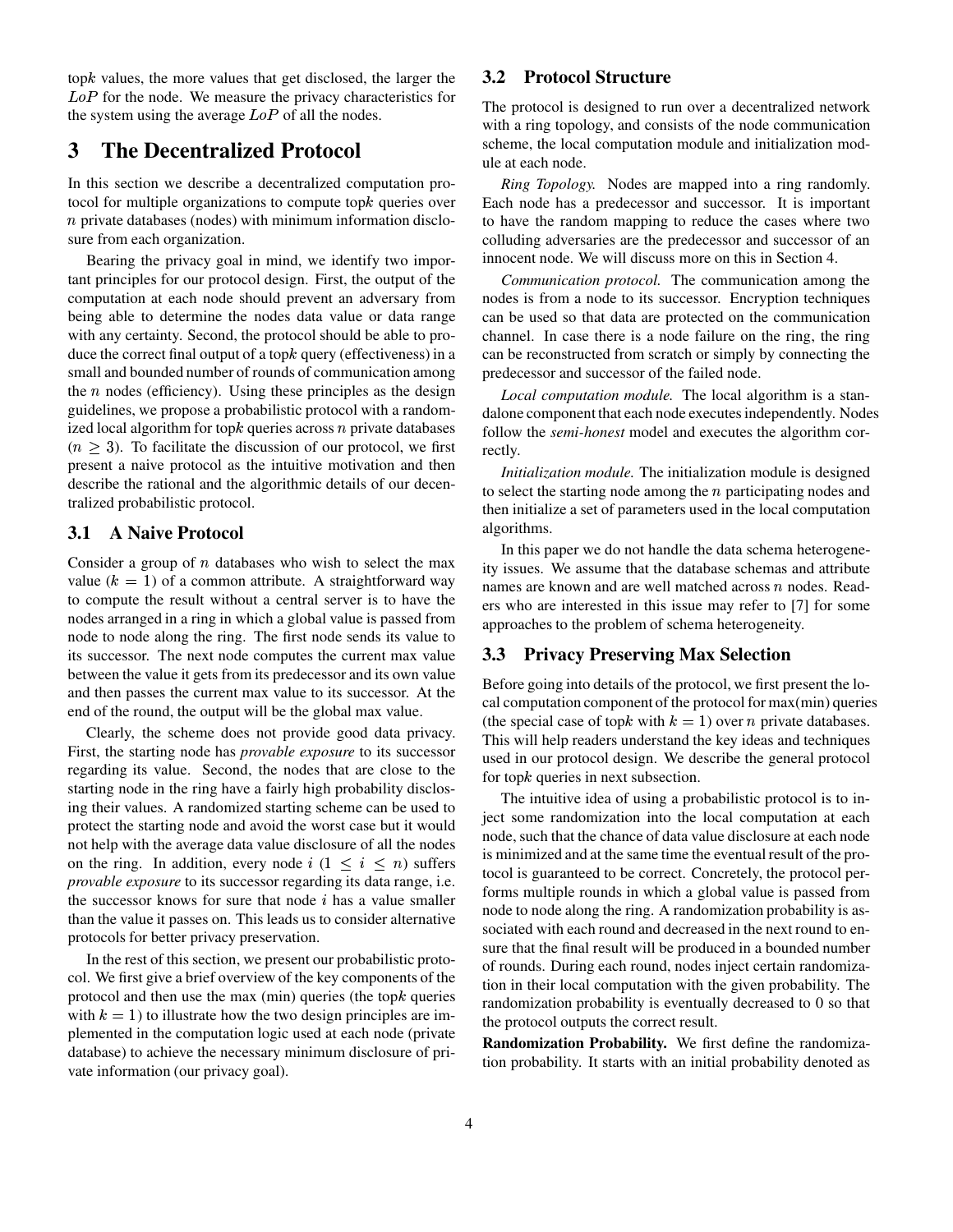$p_0$  in the first round and decreases exponentially with a dampening factor denoted as  $d$ , so that it tends to 0 with sufficient number of rounds. Formally, the randomization probability for round r denoted as  $P<sub>r</sub>(r)$  is defined as follows:

$$
P_r(r) = p_0 * d^{r-1}
$$
 (2)

**Randomized Algorithm.** Each node, upon receiving the global value from its predecessor, performs the local randomized algorithm, and passes the output to its successor. The core idea of this algorithm is to determine when (the right time) to inject randomization and how much (the right amount of randomization) in order to implement the two design principles of the protocol: namely, the output of the algorithm should prevent an adversary from inferring the value or range of the data that the node holds with any certainty; and the randomized output should not generate potential errors that lead to incorrect final output of the protocol.

**Algorithm 1** Local Algorithm for Max Protocol (executed by node  $i$  at round  $r$ )

INPUT:  $g_{i-1}(r)$ ,  $v_i$ , OUTPUT:  $g_i(r)$  $P_r(r) \leftarrow p_0 * d^{r-1}$ **if**  $g_{i-1}(r) \geq v_i$  **then**  $g_i(r) \leftarrow g_{i-1}(r)$ **else** with probability  $P_r$ :  $g_i(r) \leftarrow$  a random value between  $|g_{i-1}(r), v_i\rangle$ with probability  $1 - P_r : g_i(r) \leftarrow v_i$ **end if**

A sketch of the randomized algorithm is given in Algorithm 1 for node  $i$  at round  $r$ . The algorithm takes two inputs: (1) the global value node *i* receives from its predecessor  $i-1$  in round r, denoted as  $g_{i-1}(r)$ , and (2) its own value, denoted as  $v_i$ . The algorithm compares these two input values and determines the output value, denoted as  $q_i(r)$ , in the following two cases. First, if the global value  $g_{i-1}(r)$  is greater than or equal to its own value  $v_i$ , node  $i$  simply returns the current local maximum value  $(q_{i-1}(r))$  in this case). There is no need to inject any randomization because the node does not expose its own value in this case. Second, if  $q_{i-1}(r)$  is smaller than  $v_i$ , instead of always returning the current local maximum value  $(v<sub>i</sub>$  in this case), node *i* returns a random value with probability  $P_r(r)$ , and only returns  $v_i$  with probability  $1-P_r(r)$ . The random value is generated uniformly from the range  $[q_{i-1}(r), v_i]$ . Note that the range is open ended at  $v_i$  to warrant that the node will not return  $v_i$  when we want to return a constrained random value instead of the actual  $v_i$ .

Such randomization has a number of important properties. First, it successfully prevents an adversary from deducing the value or range of  $v_i$  with any certainty. This is because the output of node  $i$  can be either a random value, or the global value passed by the predecessor of node  $i$ , or its own value  $v_i$ . Second, the global value monotonically increases as it is passed along the ring, even in the randomization case. Recall the case when randomization is injected, the random value output  $q_i(r)$ can be smaller than  $v_i$  but has to be greater than or equal to  $q_{i-1}(r)$ , which ensures that the global value keeps increasing. This monotonic increasing property further minimizes the need for other nodes after node  $i$  to have to disclose their own values because they can simply pass on the global value if it is greater than their own values. Finally, the randomized value will not generate any potential errors for the protocol because it is always smaller than  $v_i$  and thus smaller than the global maximum value. It will be replaced by the value that is held either by the node  $i$  itself or any other node that holds a greater value in a later round as the randomization probability decreases. We will analyze the correctness and data value privacy of the protocol formally in Section 4.

**Protocol Details.** We now walk through the protocol by describing the initiation process, the communication scheme, combined with the local computation logic.

At the initiation state, every node in the network sorts their values and takes the local max value to participate the global max selection. The protocol randomly chooses a node from the *n* participating nodes, say indexed by *i* with  $i = 1$ . In addition, the initialization module will set the default global value  $g_0(1)$  to the lowest possible value in the corresponding data domain, and initialize the randomization probability with  $p_0$ , the dampening factor  $d$  (recall Section 3.2), and the round counter  $r$ . The key idea of using a randomized selection scheme for starting node is to preserve the anonymity of the starting node so an adversary does not know where the protocol start from and hence protecting the starting node.

Upon the completion of the initiation process, the local computation module is invoked at node  $i$ . Each node  $i$ , upon receiving the global value  $g_{i-1}(r)$  from its predecessor at round r, executes the local computation algorithm, and passes the output  $q_i(r)$  to its successor. At the end of each round  $r (r > 1)$ , the last node *n* passes the current global value  $g_n(r)$  to the first node, which serves as the input  $g_0(r + 1)$  at the first node in round  $r + 1$ . The protocol terminates at the starting node after a sufficient number of rounds. We will discuss how to determine the number of rounds needed and what we mean by sufficient in Section 4. It is interesting to note that if we set the initial randomization probability to be  $0 (p_0 = 0)$ , the protocol is reduced to the naive deterministic protocol.

Figure 1 shows an example walk-through of the protocol over a network of 4 nodes, initialized with  $p_0 = 1$  and  $d = 1/2$ . Assume the protocol starts from node 1 with the initial global value  $g_0(1) = 0$ . In the first round ( $r = 1$ ), the randomization probability  $P<sub>r</sub>(1)$  is initialized to 1, so if a node receives a value smaller than its own value, it will always return a random value between the received value and its own value. As a result, node 1 returns a random value between  $[0,30)$ , say 16. Node 2 passes 16 to node 3 because it is greater than its own value 10. Node 3 returns a random value between [16,40), say 25, since value 16 is smaller than its own value 40. Node passes value 25 to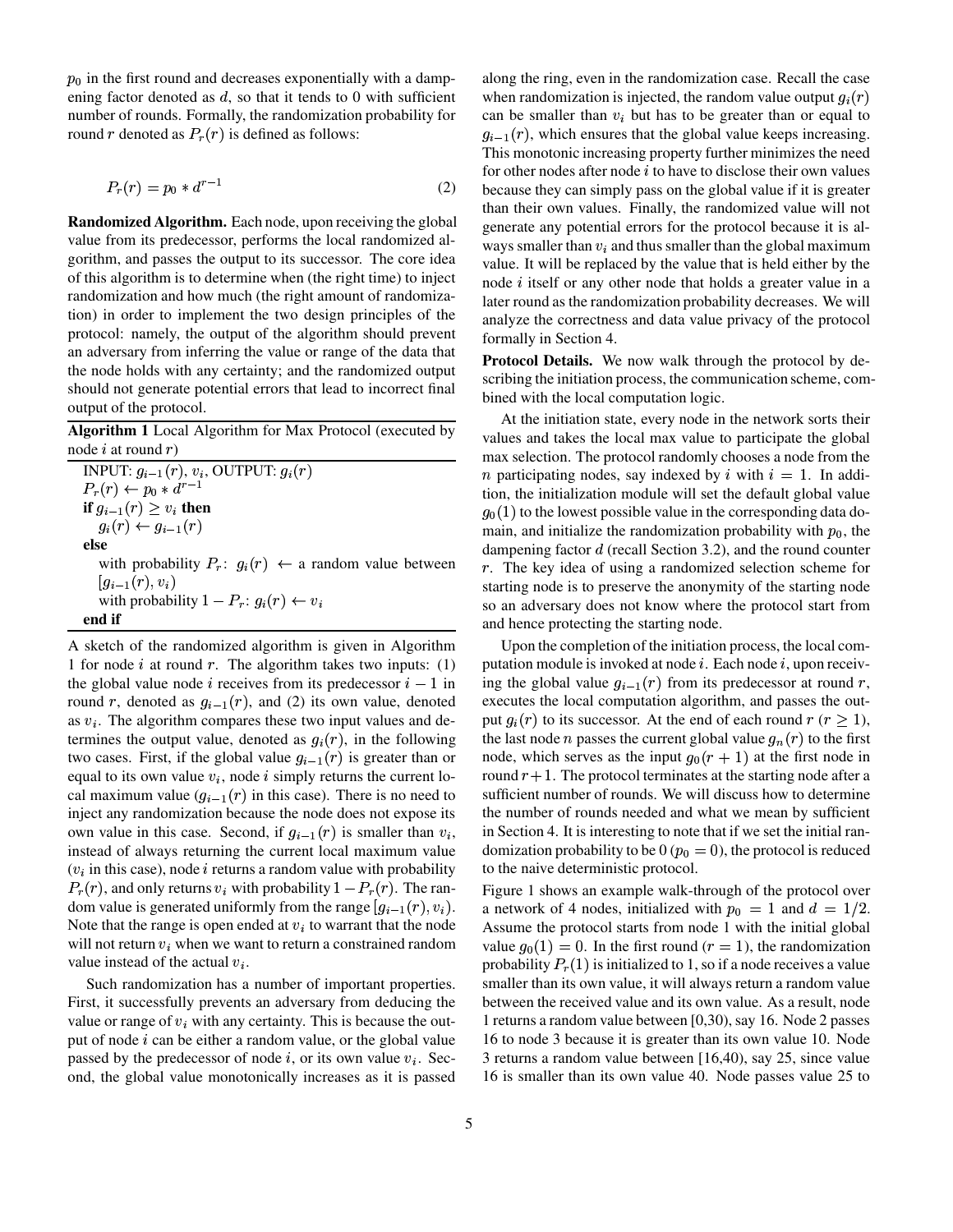

Figure 1: Illustration for Max Protocol Walk-through

the first node because it is greater than its own value 20. In the second round ( $r = 2$ ), the randomization probability  $P_r(2)$ decreases to  $1/4$  according to equation 2. As a result, node 1 returns its own value 30. Node 2 passes on value 30. Node 3 returns a random value between [30,40), say 32. Node 4 passes on value 32. In the third round  $(r = 3)$ , the randomization probability  $P<sub>r</sub>(3)$  decreases to 1/4. Node 1 and Node 2 both pass on the value 32. Node 3 finally returns its own value 40 and node 4 passes on the value 40. In the termination round all nodes simply passes on the final result.

This example illustrates how our probabilistic protocol works and why our protocol ensures that each node retains good privacy about the exact value and the range of their data. It is important to note that the random selection scheme for the starting node plays an important role for preserving good privacy of the starting node. For instance, in the above example, if node 1 was known as the starting node, then upon receiving 16 from node 1 in the first round, node 2 knows for sure that node 1 has a value greater than 16, leading to the data range exposure for node 1.

We provide an analytical model to formally study the correctness and data value privacy of the protocol in Section 4 and report the result of our experimental evaluation in Section 5.

#### **3.4 Privacy Preserving Top- Selection**

Now we describe the general protocol for top $k$  selection. It works similarly as the max selection protocol  $(k = 1)$  in terms of the probabilistic scheme. The complexity of extending the protocol from max to general top $k$  lies in the design of the randomized algorithm.

At the protocol initial step, each node first sorts its values and takes the local set of top $k$  values as its local top $k$  vector to participate in the protocol, since it will have at most  $k$  values that contribute to the final top $k$  result. Similar to the max selection protocol, the initialization module randomly picks a node from the  $n$  participating nodes as the starting node, initializes the global top $k$  vector to the lowest possible values in the corresponding data domain, sets the round counter  $r$ , and

initializes the randomization probability  $p_0$  and the dampening factor  $d$  (recall Equation 2 in Section 3.3).

The protocol performs multiple rounds in which a current global top $k$  vector is passed from node to node along the ring network. Each node  $i$ , upon receiving the global vector from its predecessor at round  $r$ , performs a randomized algorithm and passes its output to its successor node. The starting node terminates the protocol after a sufficient number of rounds.

**Randomized Algorithm.** The randomized algorithm is the key component of the probabilistic top $k$  selection protocol. We want the algorithm to have the same properties as those of the max selection algorithm (Algorithm 1) when deciding the right time and the right amount of randomization to inject, namely, to guarantee the correctness on one hand and minimize the data value disclosure on the other hand. For example, we can use the same idea of generating random values and inject them into the output of the global topk vector at node  $i \ (1 \leq i \leq n)$  in order to hide the nodes own values. However, with  $k$  values in the local top $k$  vector, we need to make sure that the randomly generated values will eventually be shifted out from the final global top $k$  vector. In other words, it is not as straightforward as in the max selection algorithm where a random value less than a nodes value will be replaced eventually.

**Algorithm 2** Local Algorithm for Top $k$  Protocol (executed by node  $i$  at round  $r$ )

INPUT:  $G_{i-1}(r)$ ,  $V_i$ , OUTPUT:  $G_i(r)$  $P_r(r) \leftarrow p_0 * d^{r-1}$  $G'_{i}(r) = \text{topK}(G_{i-1}(r) \cup V_{i})$  $\cdots$  value to the property of  $\cdots$ 7wvO 9 # <sup>O</sup> **if**  $m = 0$  **then**  $G_i(r) \leftarrow G_{i-1}(r)$ **else** with probability  $1 - P_r(r)$ :  $G_i(r) \leftarrow G'_i(r)$ with probability  $P_r(r)$ :  $G_i(r)[1:k-m] \leftarrow G_{i-1}(r)[1:k-m]$  $G_i(r)[k - m + 1 : k] \leftarrow$  sorted list of m random values from  $[\min(G'_{i}(r)[k] - \delta, G_{i-1}(r)[k-m+1]), G'_{i}(r)[k])$ **end if**

Algorithm 2 gives a sketch of a randomized algorithm for general top $k$  selection with respect to node  $i$  executing at round r. The input of the algorithm is  $(1)$  the global vector node i receives from its predecessor  $i-1$  in round r, denoted as  $G_{i-1}(r)$ , and (2) its local topk vector, denoted as  $V_i$ . The output of the algorithm is the global vector denoted as  $G_i(r)$ . Note that the global vector is an ordered multiset that may include duplicate values.

The algorithm first computes the real current top $k$  vector, denoted as  $G'_{i}(r)$ , over the union of the set of values in  $G_{i-1}(r)$ and  $V_i$ , say, using a merge sort algorithm. It then computes a sub-vector of  $V_i$ , denoted as  $V'_i$ , which contains only the values of  $V_i$  that contribute to the current topk vector  $G_i'(r)$  by taking a set difference of the set of values in  $G_i'(r)$  and  $G_{i-1}(r)$ . Note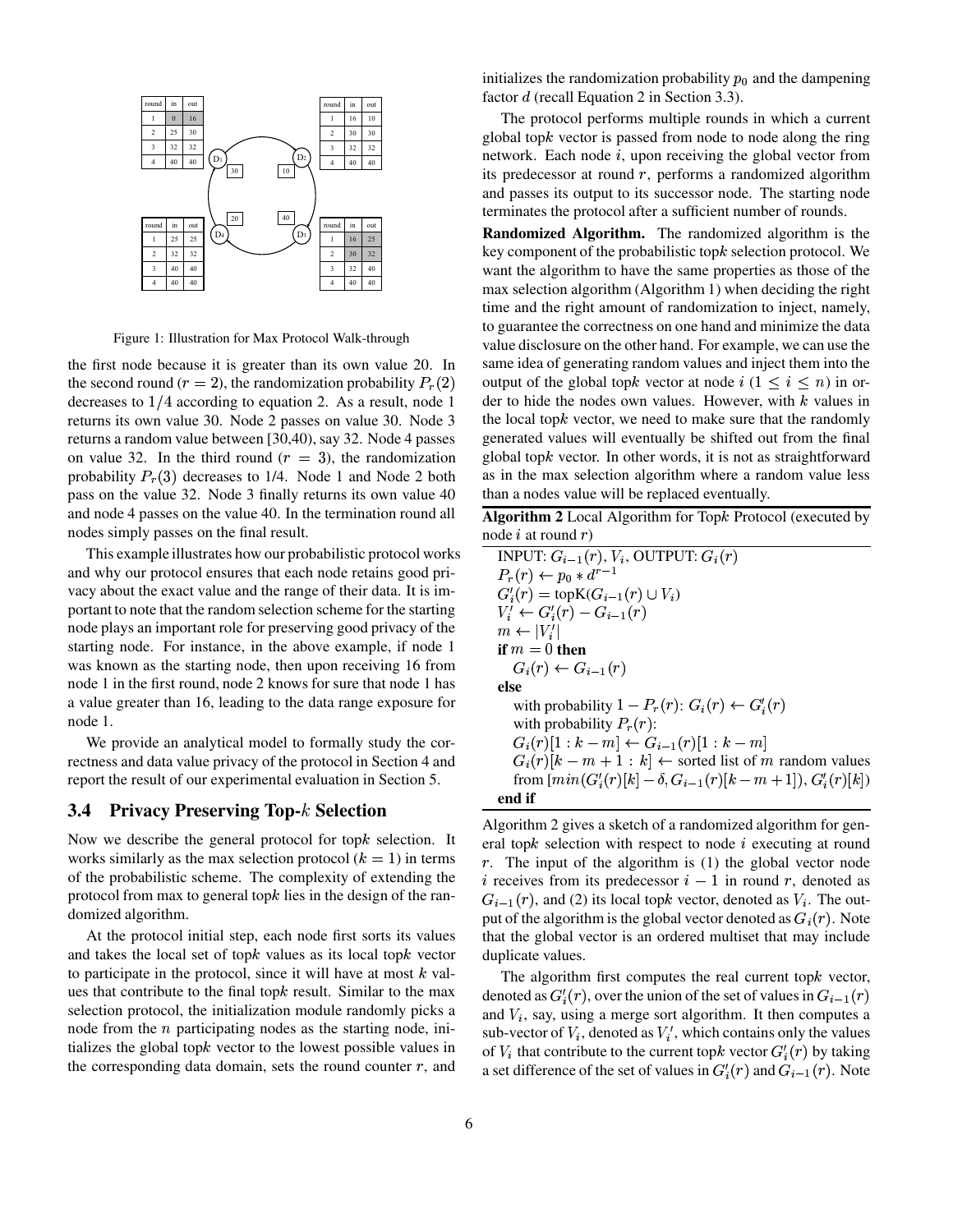that the union and set difference here are all multiset operations. The algorithm then works under two cases.

Case 1: The number of elements in  $V_i'$ ,  $m$ , is 0, i.e. node  $i$  does not have any values to contribute to the current top $k$ . In this case, node  $i$  simply passes on the global topk vector  $G_{i-1}(r)$  as its output. There is no randomization needed because the node does not expose its own values.





Case 2: Node *i* contributes  $m(0 \lt m \leq k)$  values in the current top $k$ . Figure 2 gives an illustrative example where  $m = 3$  and  $k = 6$ . In this case, node i only returns the real current topk  $(G_i'(r))$  with probability  $1 - P_r(r)$ . Note that a node only does this once, i.e. if it inserts its values in a certain round, it will simply pass on the global vector in the rest of the rounds. With probability  $P_r(r)$ , it copies the first  $k-m$ values from  $G_{i-1}(r)$  and generate last m values randomly and independently from  $[\min(G'_{i}(r)[k] - \delta, G_{i-1}(r)[k-m+1]),$  $G'_{i}(r)[k]$ , where  $G'_{i}(r)[k]$  denotes the kth (last) item in  $G'_{i}(r)$ ,  $G_{i-1}(r)[k-m+1]$  denotes the  $k-m+1$ th item in  $G_{i-1}(r)$ , and  $\delta$  denotes a minimum range for generating the random values. The reason for generating  $m$  random values is because only the last  $m$  values in the output are guaranteed to be shifted out in a later round when the node inserts its real values if the global vector has not been changed by other nodes. The range is designed is such a way that it increases the values in the global vector as much as possible while guaranteeing the random values do not exceed the smallest value in the current top $k$  so they will be eventually replaced. In an extreme case when  $m = k$ , the current topk vector is equal to  $V_i$ , it will replace all  $k$  values in the global vector with  $k$  random values, each randomly picked from the range between the first item of  $G_{i-1}(r)$  and the  $k$ th (last) item of  $V_i$ .

It is worth noting that when  $k = 1$  the local top selection algorithm becomesthe same as the local algorithm for max protocol. We report our experimental evaluation on the correctness and privacy characteristics of the general protocol in Section 5.

# **4 Analysis**

We conducted a formal analysis on the max protocol in terms of its correctness, efficiency, and privacy characteristics.

### **4.1 Correctness**

Let  $g(r)$  denote the global value at the end of round r and  $P(g(r) = v_{max})$  denote the probability that  $g(r)$  is equal to the global max value  $v_{max}$ . At round  $j(1 \leq j \leq r)$ , if the global value has not reached  $v_{max}$ , the nodes who own  $v_{max}$ have a probability  $1 - P_r(j)$  to replace the global value with  $v_{max}$ . Once the global value reaches  $v_{max}$ , all nodes simply pass it on. So after round  $r$ , the global value will be equal to  $v_{max}$  as long as one of the nodes that owns  $v_{max}$  has replaced the global value with  $v_{max}$  in any of the previous rounds. Thus the probability of the protocol returning the global maximum value after round r can be computed as  $P(g(r) = v_{max}) \ge$  $1 - \prod_{i=1}^r P_r(j)$ . If we substitute  $P_r(j)$  with  $p_0 * d^{j-1}$  by Equation 2, we can derive the following equation:

$$
P(g(r) = v_{max}) \ge 1 - p_0^r * d^{\frac{r(r-1)}{2}}
$$
 (3)

Equation 3 shows that, for any  $0 < p_0 \leq 1$  and  $0 < d < 1$ , the precision bound increases monotonically with increasing  $r$ . For any given number of nodes, we can make the computed global value equal to the global max value with a probability very close to 1 by increasing the number of rounds.



Figure 3: Precision Guarantee with Number of Rounds

Figure 3(a) and (b) plot the precision bound in equation 3 with increasing number of rounds  $(r)$  for varying initial randomization probability  $(p_0)$  and dampening factor (*d*) respectively. We can see that the precision increases with the number of rounds. A smaller  $p_0$  with a fixed d results in a higher precision in the earlier round and reaches the near-perfect precision of 100% faster. A smaller  $d$  with a fixed  $P_0$  makes the protocol reach the near-perfect precision of 100% even faster.

#### **4.2 Efficiency**

Now we analyze the efficiency of the protocol in terms of the computation and communication cost. The computation at each node in the protocol does not involve any cryptographic operations and should be negligible compared to the communication cost over a network of  $n$  nodes. The communication cost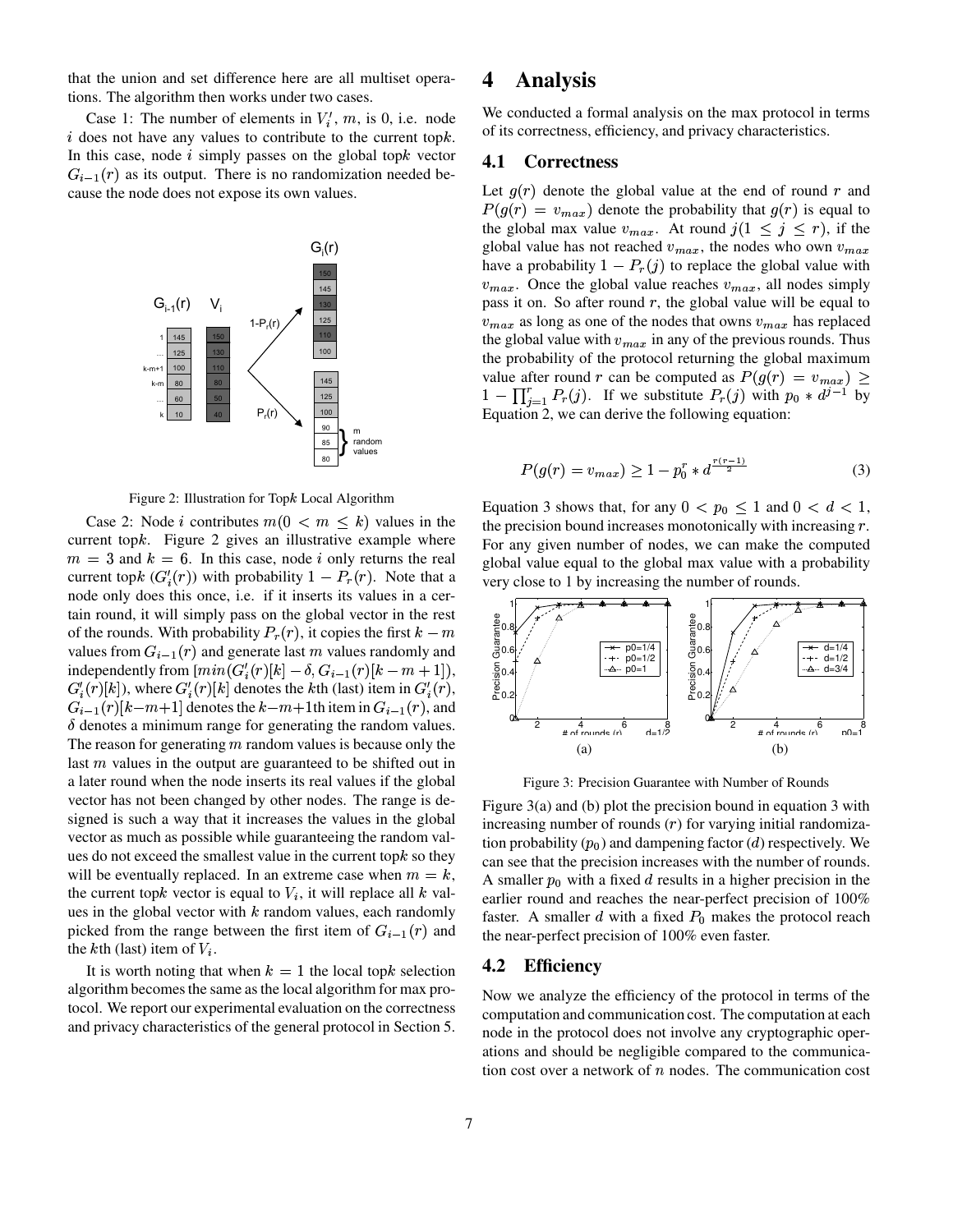is determined by two factors. The first is the cost for a single round which is proportional to the number of nodes on the ring. The second is the number of rounds that is required for a desired precision. For any  $\epsilon(0 < \epsilon < 1)$ , we can determine a minimum number of rounds, denoted by  $r_{min}$ , such that the result is equal to the global max value with the probability greater than or equal to  $1 - \epsilon$ . Since we have  $P(g(r)) =$  $v_{max}$ )  $\geq 1 - p_0^r * d^{\frac{(n-2)(n-2)}{2}} \geq 1 - p_0 * d^{\frac{(n-2)(n-2)}{2}}$  from Equation 3, we can ensure  $P(g(r) = v_{max}) \ge 1 - \epsilon$  by requiring  $1-p_0 * d^{\frac{(\lambda_0-\lambda_1)}{2}} \geq 1-\epsilon$ . We solve this equation and derive a minimum number of rounds for the desired precision ( $1 - \epsilon$ ) as follows:

$$
r_{min} = \lceil \frac{1}{2} * (1 + \sqrt{8 * \frac{\log(\epsilon/p_0)}{\log d} - 1}) \rceil \tag{4}
$$



Figure 4: Required Number of Rounds with Precision Guarantee We can see that the minimum number of rounds  $r_{min}$  scales well with the desired precision (1– $\epsilon$ ) in the order of  $O(\sqrt{\log \epsilon})$ . Figure 4(a) and (b) plot the minimum number of rounds in Equation 4 for varying error bound  $(\epsilon)$  with varying initial randomization probability  $(p_0)$  and dampening factor (*d*) respectively. Note that the X axis is of logarithmic scale. We can see that the protocol scales well with increasing desired precision (decreasing  $\epsilon$ ). In addition, a smaller  $p_0$  and a smaller d are desired for better efficiency with  $d$  having a larger effect on the reduction of the required number of rounds.

It is important to note that the minimum number of rounds is independent of the number of nodes. Hence, the overall communication cost is proportional to the number of nodes. One possible way to improve the efficiency for a system with a larger number of nodes is to break the set of  $n$  nodes into a number of small groups and have each group compute their group maximum value in parallel and then compute the global maximum value at designated nodes, which could be randomly selected from each small group.

### **4.3 Data Value Privacy**

In addition to ensuring correct output and increasing efficiency of the protocol, another important goal of the protocol is preserving the data privacy of individual participating nodes in the network. The communication between nodes consists of sending the current global value from one node to its successor. An adversary may utilize the value it receives from its predecessor to try to gain information about the data its predecessor and other nodes hold. We dedicate this section to analyzing the loss of data value privacy in the protocol using the metric we proposed in Section 2.

Without loss of generality, we assume the protocol starts from node 1. We now analyze the loss of privacy for node  $i$ with value  $v_i$ . Since node *i* passes its current global value  $q_i(r)$ to its successor  $i + 1$  in round r, all the successor can do with respect to the exact data value node  $i$  holds is to guess that  $v_i = g_i(r)$ . Recall Equation 1 in Section 2, the loss of privacy is defined as the relative probability of a node holding a particular value with and without the intermediate result. Let  $P(v_i = g_i(r)|g_i(r), v_{max})$  denote the probability that node i holds the value  $g_i(r)$  with the knowledge of the intermediate result  $g_i(r)$  and  $P(v_i = g_i(r)|v_{max})$  denote the probability without it. If  $g_i(r) = v_{max}$ , we have  $P(v_i = g_i(r)|v_{max}) = 1/n$ as all nodes have the same probability holding the global maximum value. Otherwise, we approximate  $P(v_i = g_i(r)|v_{max})$ with 0 as we have discussed earlier in Section 2. Now let us look at  $P(v_i = g_i(r)|g_i(r), v_{max})$  for both naive protocol and probabilistic protocol and derive the Loss of Privacy  $(LoP)$ .

**Naive Protocol.** In the naive protocol where only one round is needed, the global value  $q_i$  that node i passes on is the current maximum value of all its previous nodes and itself. Since all of them have the same probability to hold the current maximum value, so we have  $P(v_i = g_i(r)|g_i(r), v_{max}) = 1/i$ . Thus the data value loss of privacy for node i in naive protocol is  $1/i1/n$ if  $g_i = v_{max}$  and  $1/i$  otherwise.

It is clear that the loss of privacy for node  $i$  in the naive protocol depends on its position. Nodes closer to the starting node suffer a larger loss of privacy. In the worst case, the starting node  $(i = 1)$  has *provable exposure* of its value to its successor. By average, the loss of privacy is greater than  $\sum_{i=1}^{n} (1/i - 1/n)/n$ . Using the inequality bound for  $\sum_{i=1}^{n} 1/i$ (the *n*th Harmonic number  $[13]$ ), we can derive the average  $LoP$  bound for the naive protocol in Equation 5. We can see that it is fairly high especially when  $n$  is small.

$$
LoP_{Naive} > \frac{\ln n}{n} \tag{5}
$$

**Probabilistic Protocol.** The probabilistic max selection protocol requires multiple rounds. Since aggregating the values a node passes on in different rounds does not help with determining its exact data value, though it may help with determining the probability distribution of the value, we first compute the loss of privacy for node  $i$  at each round  $r$  and then take the highest result in all the rounds as final loss of privacy for node  $i$  .

Recall the probabilistic computation in Algorithm 1, a node only replaces the global value with its own value with probability  $1-P_r(r)$  when the value it receives is smaller than its own value. Thus we have  $P(v_i = g_i(r) | g_i(r), v_{max}) = P(v_i >$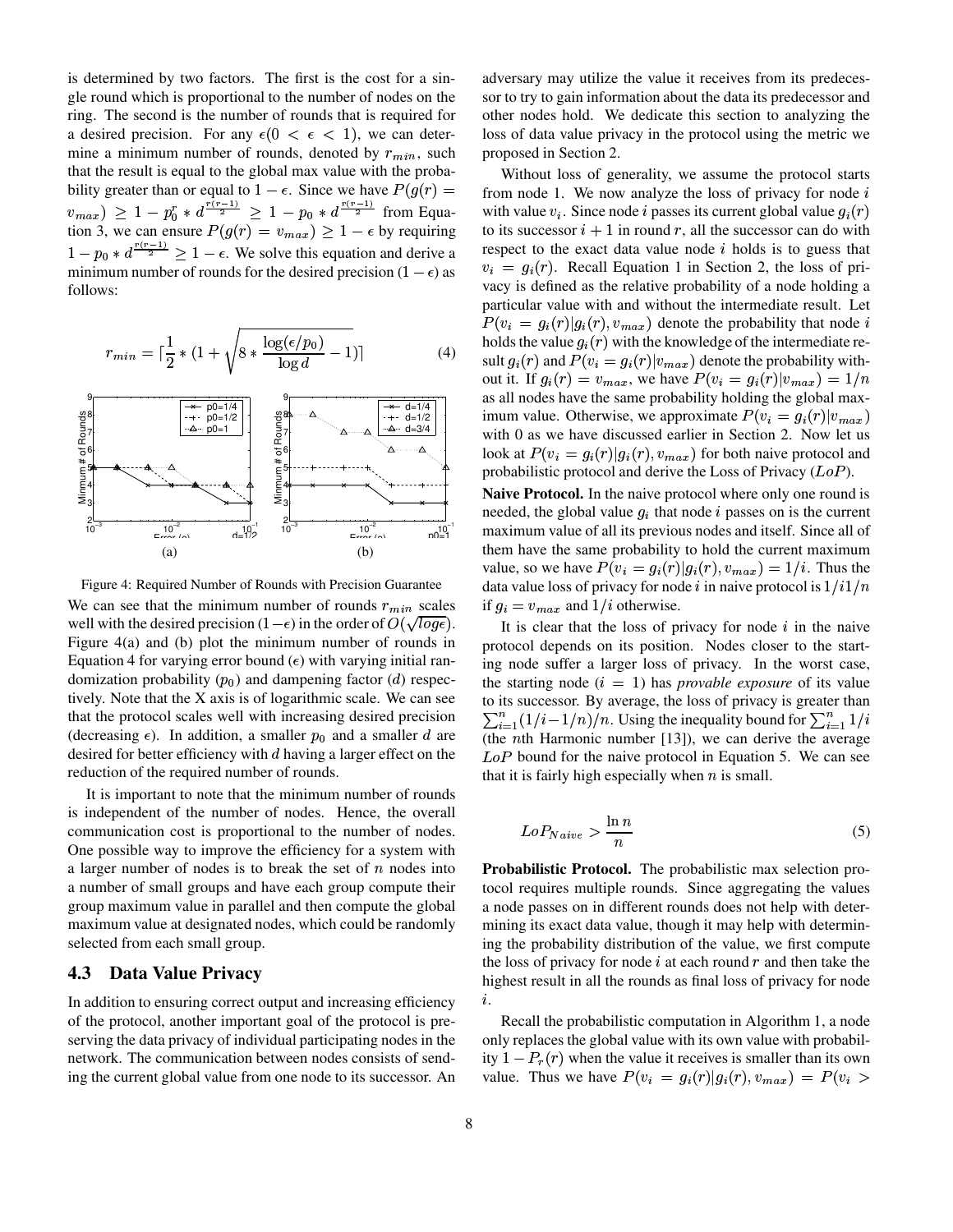$g_{i-1}(r)$  \*  $(1 - P_r(r)) + P(v_i = g_{i-1}(r))$ . We performed an analysis on the expected value for  $q_i(r)$  and derived an approximate lower bound of expected  $LoP$  for node i in round r. By taking the highest (maximum)  $LoP$  of all rounds for each individual node, we derive the average expected  $LoP$  for all the nodes in Equation 6.

$$
E(LoP_{probabilistic}) \leq max_r(\frac{1}{2r-1} * (1-p_0 * d^{r-1}))
$$
 (6)



Figure 5: Expected Loss of Privacy in Different Rounds

From Equation 6, we can see that the expected loss of privacy for the probabilistic protocol depends on how we choose the randomization parameters. Also intuitively, the highest (peak) loss of privacy may happen at different rounds with different randomization parameters. Figure 5 plots the behavior of the bound inside the  $max$  function with varying randomization parameters. Figure 5(a) shows the effect of  $p_0$  with d set to 1/2. It is interesting to see that  $p_0$  plays an important role in the loss of privacy. A larger  $p_0$  results in a lower loss of privacy in the first round. The reason is quite intuitive since a larger  $p_0$  implies that more nodes have injected randomized values instead of returning the real current max value in the computation. With a smaller  $p_0$ , the loss of privacy gradually decreases from the peak of loss as the protocol converges. With a larger  $p_0$ , such as  $p_0 = 1$  as shown, the loss of privacy starts with 0 in the first round and increases in the second round to the peak of loss, and then gradually decreases. If we compare the peak loss of privacy in different rounds, we conclude that a larger  $p_0$  provides a better privacy. Figure  $5(b)$  shows the effect of  $d$  with  $p_0$  set to 1. We see that a larger d corresponds to a lower loss of privacy, starting from the second round, though with a small margin. Overall, by tuning the parameters  $p_0$  and d, we can keep the loss of privacy very low. Our experimental evaluation in Section 5 confirms with our analytical results regarding the loss of privacy.

Now we briefly discuss the loss of privacy under the scenario where the predecessor and the successor of node  $i$  happen to collude with each other. Assuming that an adversary has intermediate results of both  $g_{i-1}(r)$  and  $g_i(r)$ , we have  $P(v_i =$  $g_i(r) | g_{i-1}(r), g_i(r), v_{max} = 1 - P_r(r)$  when  $g_{i-1}(r) < g_i(r)$ . Knowing this still does not give the adversary any certainty in determining the data value of node  $i$ , especially in the beginning rounds when  $P_r(r)$  is large. Intuitively, when  $P_r(r)$  gets

close to 0,  $g_{i-1}(r)$  should be already getting close to  $v_{max}$  so there is very small chance for the data at node  $i$  to be disclosed. It is interesting to note though, if node i happens to hold  $v_{max}$ then it will be susceptible to *provable exposure* if it has two colluding neighbors. One technique to minimize the effect of collusion is for a node to ensure that at least one of its neighbors is trustworthy. This can be achieved in practice by having nodes arrange themselves along the network ring(s) according to certain trust relationships such as digital certificate based [6] combined with reputation-based [20]. Further, we can extend the probabilistic protocol by performing the random ring mapping at each round so that each node will have different neighbors at each round.

# **5 Experimental Evaluations**

This section presents a set of initial results from our experimental evaluation of the protocols in terms of correctness and privacy characteristics.

#### **5.1 Experiment Setup**

| Param.           | Description                              |
|------------------|------------------------------------------|
| $\it n$          | # of nodes in the system                 |
| $\boldsymbol{k}$ | parameter in $topk$                      |
| $p_0$            | initial randomization prob.              |
| d.               | dampening factor for randomization prob. |

#### Table 1: Experiment Parameters

The system consists of  $n$  nodes. The attribute values at each node are randomly generated over the integer domain  $\left[1,10000\right]$ . We experimented with various distributions of data, such as uniform distribution, normal distribution, and zipf distribution. The results are similar so we only report the results for the uniform distribution. The experiment proceeds by having the nodes compute top $k$  values using the probabilistic protocol. We evaluate the accuracy and privacy properties. Each plot is averaged over 100 experiments. Table 1 lists the main parameters for the experiments.

#### **5.2 Precision of Max Selection**



Figure 6: Precision of Max Selection with Number of Rounds We first verify the correctness of the probabilistic max protocol  $(k = 1)$ . Figure 6(a) and (b) show the precision with increasing number of rounds  $(r)$  for different initial randomization prob-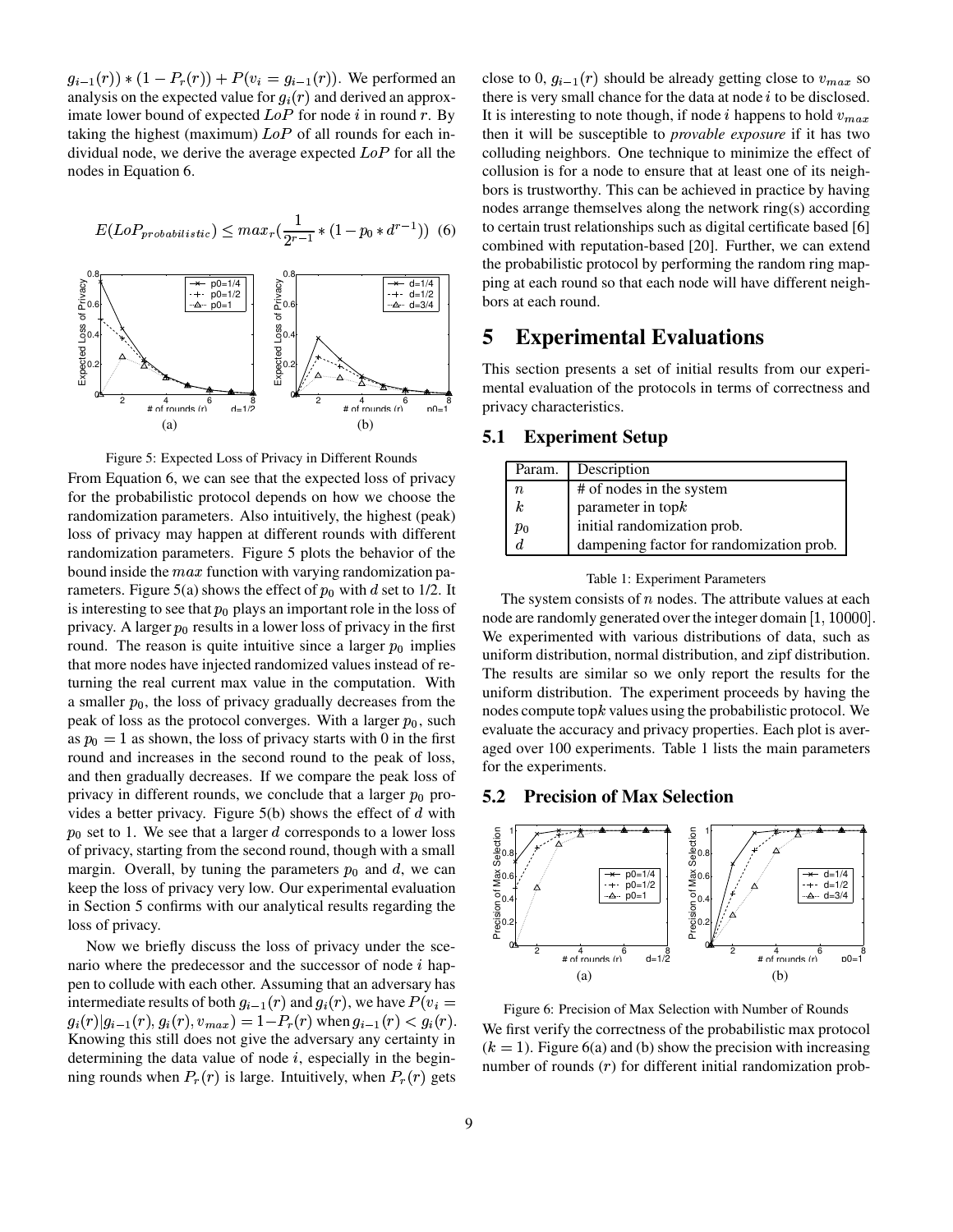ability ( $P_0$  and dampening factor (*d*) respectively. We see that the experimental results match the analytical bounds in Figure 3. The precision reaches to 100% as the number of rounds increases. A smaller  $P_0$  results in a higher precision in the first round and makes the precision go up to 100% faster as the number of rounds increases, though with a small margin. A smaller  $d$  reaches the perfect precision of 100% much faster.

#### **5.3 Privacy Characteristics of Max Selection**

We evaluate the privacy characteristics of the protocol in terms of their data value loss of privacy. In particular, we want to answer a number of questions. What is the loss of privacy during the execution of the algorithm? How does the number of nodes affect the privacy characteristics? How do the randomization parameters affect the privacy characteristics and how to select them? How does the protocol compare to the naive protocol?

**Loss of Privacy in Different Rounds.** We first study the loss of privacy of the protocol in each round during the execution with different randomization parameters. We experimented with different number of nodes and the trends in different rounds are similar but most pronounced with a small number of nodes. So we only report the results for  $n = 4$  to show the different loss of privacy in different rounds and will present another set of experiments later to show the effect of varying number of nodes.



Figure 7: Loss of Privacy for Max Selection in Different Rounds

Figure 7(a) and (b) show the average data value loss of privacy for all nodes in different rounds with varying initial randomization probability  $(p_0)$  and dampening factor (*d*) respectively. The result matches our analysis in Section 4. With a smaller  $P_0$ , the highest loss of privacy happens in the first round and it gradually decreases as the protocol converges. With a larger  $P_0$  (e.g.,  $P_0 = 1$ ), the loss of privacy is zero in the first round and reaches the peak in the second round and then gradually decreases. If we look at the peak loss of privacy, a larger  $p_0$ provides a better privacy. In Figure 7(b), all three cases ( $d=1$ ,  $d = 1/2, d = 1/4$  start with zero loss of privacy in the first round, and increase to the highest (peak loss) in the second round, and decreases as the protocol converges. A smaller  $d$ results in a higher peak loss of privacy.

In this set of experiments, we have shown the loss of privacy in different rounds during the execution. For the rest of the experiments we will take the highest (peak) loss of privacy among all the rounds for a given node to measure its overall loss of privacy, because that gives us a measure of the highest level of knowledge an adversary can obtain regarding the nodes data value.

**Effect of Number of Nodes.** We now report the experiments showing how the number of nodes affects the loss of privacy of the protocol.



Figure 8: Loss of Privacy for Max Selection with Different Number of Nodes

Figure 8(a) and (b) show the average data value loss of privacy for all nodes with varing initial randomization probability  $(P_0)$ and dampening factor  $(d)$  respectively. We can that the loss of privacy decreases with increasing number of nodes. This is very intuitive because the larger the number of nodes, the faster the global value increases and thus the less probability the nodes have to disclose their own values. Again, the result shows that a smaller  $P_0$  and d provide a better privacy.

**Selection of Randomization Parameters.** This set of experiments is dedicated to study the effect of randomization parameters on both privacy characteristics and efficiency of the protocol. Recall the experiments described so far and our analysis in Section 4, a smaller  $p_0$  and d provide better privacy but requires more cost in terms of number of rounds required. Our design goal is to increase the efficiency while minimizing the loss of privacy. Put differently, we want to select a pair of  $p_0$  and d parameters that gives us the best tradeoff between privacy and efficiency.



Figure 9: Tradeoff between Privacy and Efficiency with Randomization Parameters

Figure 9 shows the loss of privacy on  $X$  axis and the cost in terms of number of rounds for a given precision guarantee ( $\epsilon = 0.001$ ) on Y axis for varying randomization parameter pairs  $(p_0, d)$ . We can see that  $p_0$  has a dominating effect on the loss of privacy while  $d$  has a dominating effect on efficiency. The  $(p_0, d)$  pair of  $(1, 1/2)$  in the lower left corner gives a nice tradeoff of privacy and efficiency. Therefore, we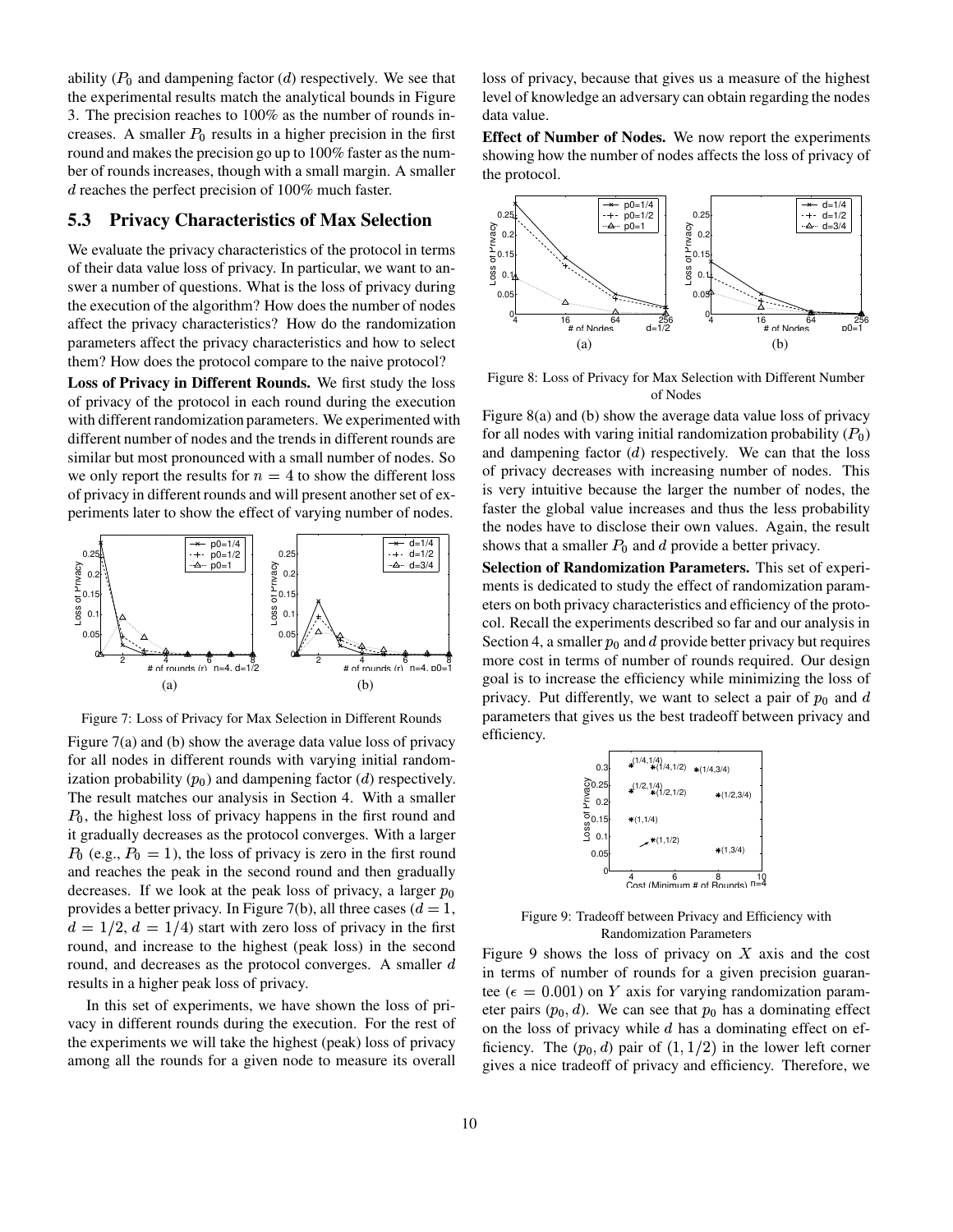will use  $p_0 = 1$  and  $d = 1/2$  as our default parameters for the rest of the experiments.

**Comparison of Different Protocols.** We have discussed the naive protocol with fixed starting node, and our probabilistic protocol. The experiments reported below compare the probabilistic protocol with the naive protocol. For comparison purposes, we include the anonymous naive protocol which uses a randomized starting scheme, instead of fixed starting node, to provide the anonymity of the starting node. We show both average and worst case loss of privacy for different nodes in the system. By worst case, we mean highest loss of privacy among all the nodes and it typically happens at the starting node in the fixed starting scheme. Our goal is to show the effectives of our probabilistic protocol over the naive ones and the benefit of randomly selecting the starting node.



Figure 10: Comparison of Loss of Privacy with Number of Nodes

Figure  $10(a)$  and (b) show the average and worst case data value loss of privacy for all nodes with different number of nodes  $(n)$ respectively. We make a few interesting observations. First, the anonymous starting scheme has the same average  $LoP$  as the naive protocol but avoids the worst case scenario. This can be seen in Figure 10(b) where the naive protocol suffers a loss of privacy close to 100% (at the starting node) while the anonymous protocol does not change significantly from the average case in Figure 10(a). Second, the probabilistic protocol achieves significantly better privacy than the naive protocols. It is close to 0 in most cases. Finally, all of the protocols have a decreasing loss of privacy as the number of nodes increases. Interestingly, when the number of nodes is sufficiently large, the anonymous naive protocol performs reasonably well compared to the probabilistic protocol. However, most of the privacy preserving data integration will be among tens or hundreds of nodes with membership controls. A network of size on the order of thousands seldom happens.

### **5.4 Precision of Top- Selection**

We have presented results for max protocol so far. Now we evaluate the general top $k$  protocol in terms of its correctness and privacy characteristics. In addition to running the same set of experiments for max protocol, we also run a set of experiments with varying  $k$ . Since most of the results we obtained are similar to those for max protocol, we only report in these two subsections the results for general top $k$  protocol with varying  $k$  to show the effect of  $k$ .

We first verify the correctness of top $k$  protocol. In order to evaluate the precision of top- $k$  selection, we first define the precision metric we use. Assume  $TopK$  is the real set of top- $k$ values and  $R$  is the set of top- $k$  values returned. We define the precision as  $|R \cap TopK|/K$ .



Figure 11: Precision of Topk Selection with Number of Rounds

Figure 11 shows the precision of the top $k$  protocol with increasing number of rounds  $(r)$  for varying  $k$ . The precision reaches to 100% in all lines after a sufficient number of rounds. The effect of  $k$  on the convergence is not significant. We also ran experiments for varying *n* with  $k > 1$  and the result did not show any significant effect.

#### **5.5 Privacy Characteristics of Top- Selection**

Now we report the loss of privacy for the general top $k$  protocol with varying  $k$  and its comparison to the naive protocol.



Figure 12: Comparison of Loss of Privacy with  $k$ 

Figure  $12(a)$  and (b) show the average and worst case data value loss of privacy for all nodes with varying  $k$ . We can make a few interesting observations. We see that the probabilistic protocol achieves significantly better privacy than the naive protocols. Interestingly, the probabilistic protocol has an increasing loss of privacy as  $k$  increases. An intuitive explanation is that the larger the  $k$ , the more information a node exposes to its successor and hence the larger the loss of privacy.

# **6 Related Work**

Privacy related problems in databases have been an active and important research area. Research in secure databases, Hippocratic databases and privacy policy driven systems [12, 4, 2] has been focused on enabling access of sensitive information through centralized role-based access control. More recently research has been done in areas such as privacy preserving data mining, privacy preserving query processing on